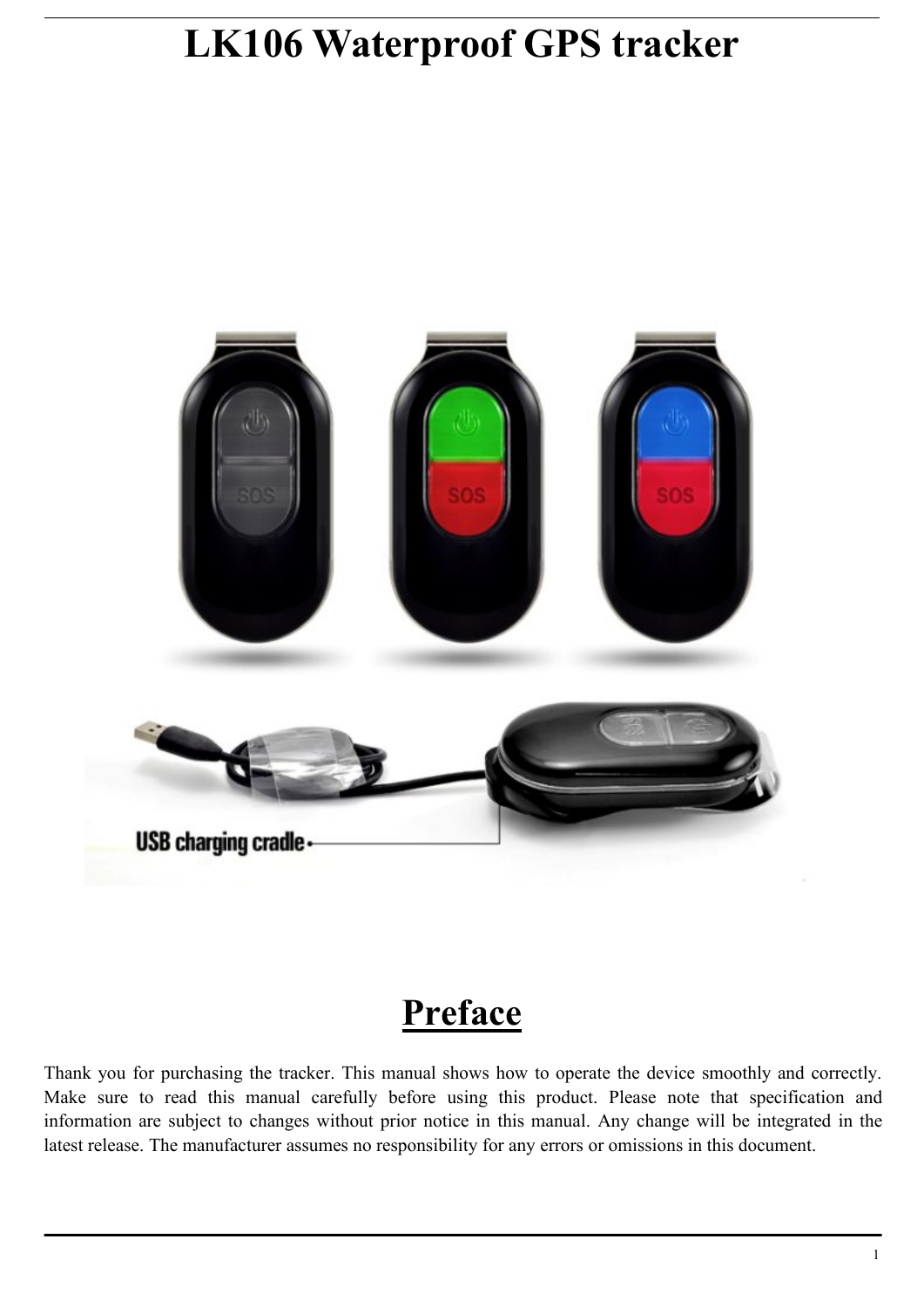# **Content**

<span id="page-1-0"></span>

## 1. Summary

Working Based on existing GSM/GPRS network and GPS satellites, this product can locate and monitor any remote targets by SMS or internet. The most advanced technology of GPS and AGPS dual positioning. The waterproof level achieve IPX - 6.

## 2. Applications

- Vehicle rental / Fleet management etc  $\bullet$
- Outdoor sports  $\bullet$
- Protect child / the elder/ the disabled / pet etc
- Provide peace-of-mind for businessmen  $\bullet$
- Personnel Management  $\bullet$
- Criminals Tracking  $\bullet$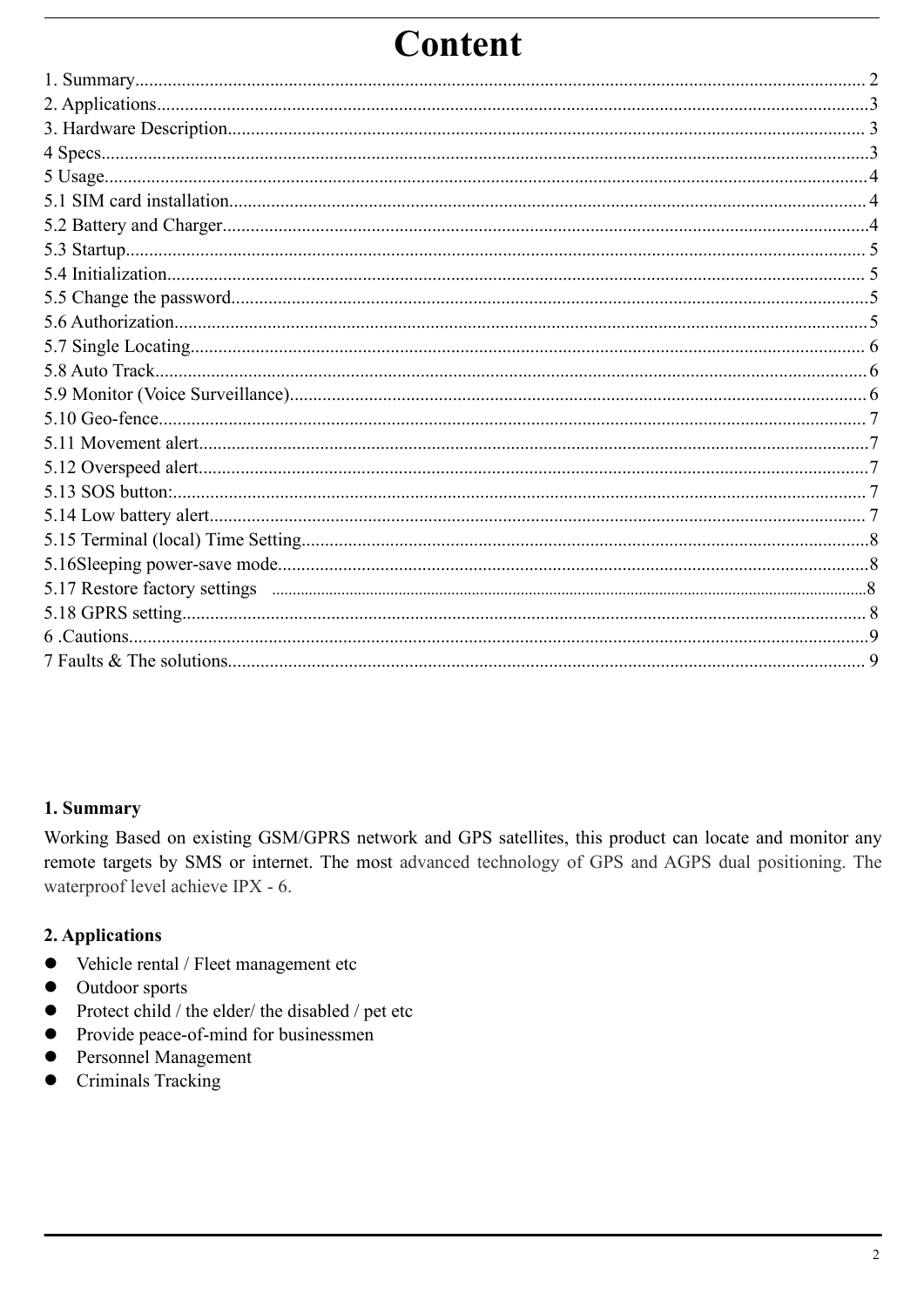# **3Hardware Description**

# **3.1** Front face



# **3.2**Side face



# **4.Specs.**

| Content           | Specs.                                            |
|-------------------|---------------------------------------------------|
| Dim.              | 77mm x 37mm x 23mm                                |
| Weight            | 50 <sub>g</sub>                                   |
| Network           | <b>GSM/GPRS</b>                                   |
| Band              | 850/900/1800/1900Mhz                              |
| GPS chip          | <b>UBLOX</b>                                      |
| GPS sensitivity   | $-159dBm$                                         |
| GPS accuracy      | 5m                                                |
|                   | Cold status<br>$35 - 80s$                         |
| Time To First Fix | Warm status 35s                                   |
|                   | Hot status<br>1s                                  |
|                   | $12 - 24V$<br>input                               |
| Car charger       | 5V<br>output                                      |
|                   | $110 - 220V$<br>input                             |
| Wall charger      | 5V<br>output                                      |
| <b>Battery</b>    | Chargeable changeable 3.7V 1000mAh Li-ion battery |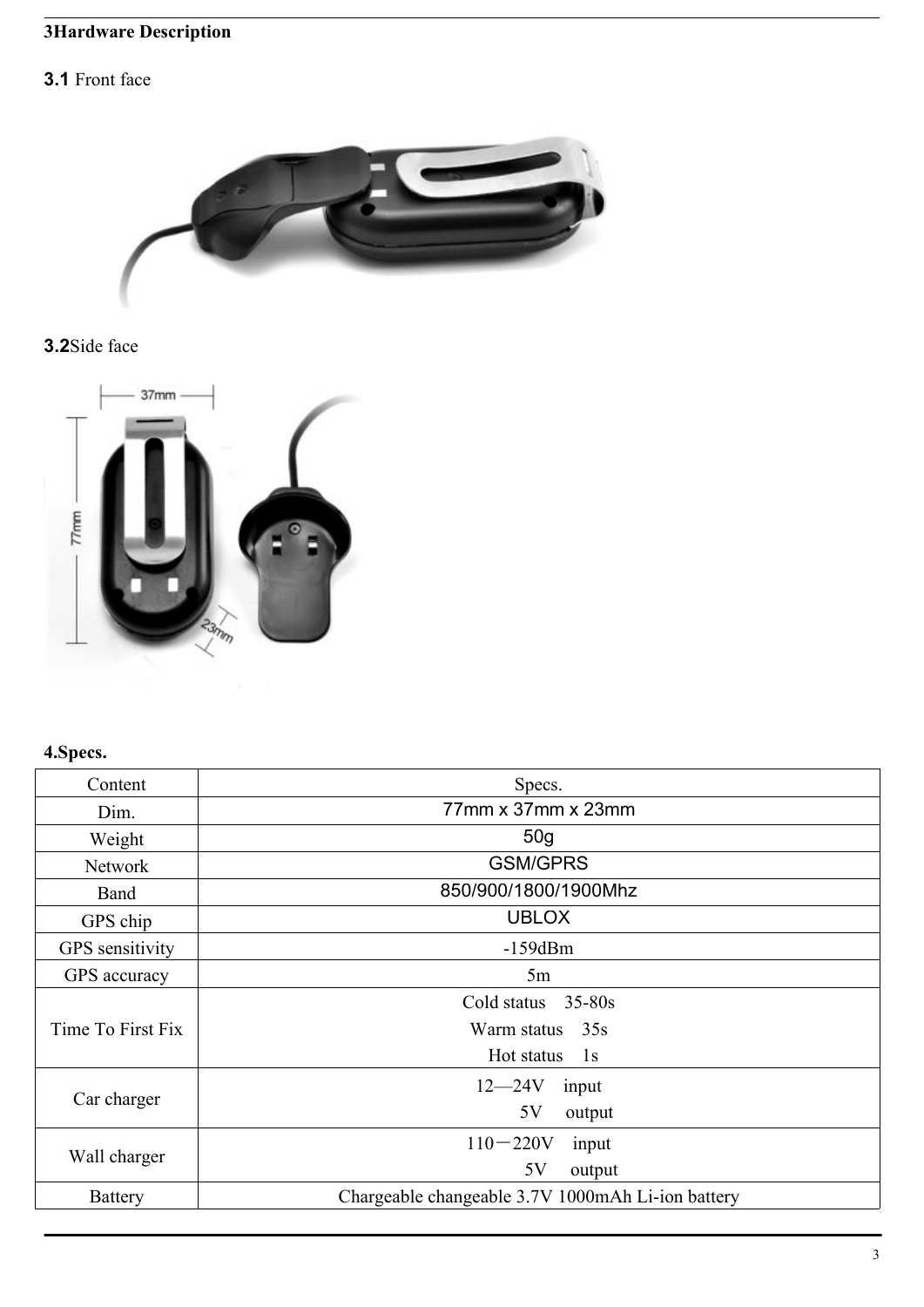| Standby         | 240hours                                             |
|-----------------|------------------------------------------------------|
| Storage Temp.   | -40 $^{\circ}$ C to +85 $^{\circ}$ C                 |
| Operation Temp. | -20 $\mathrm{^{\circ}C}$ to +55 $\mathrm{^{\circ}C}$ |
| Humidity        | $5\% - 95\%$ non-condensing                          |

Functions:

1. GPS and Location Based Service

Location Based service also named A-GPS, when tracker in underground or tunnel ,can get location by AGPS.

2. Real time tracking

Real time tracking it by cell phone and platform . Also can support get location every 5 seconds, and the GPS accuracy is 5m .

3. Check the history of route on platform

Can check and replay within one year history of route of device ,by web monitor center

4.Monitoring and communication

Can hear the voice around the tracker by cell phone . Also support communication with the tracker by cell phone (OEM)

5.SOS Alarm

SOS button ,when user have emergency , press the SOS button ,the tracker will send "help me " SMS toall authorized phone number and monitoring web platform.

6. Power Saving Mode

The device go into standby mode when there isn't vibration for 3 minutes, it will go into working mode when it feel vibration

7.Google map on mobile

Check the location with google map on mobile.

8. Geofence and movement alert

Set up a geo-fence for the unit to restrict its movements within a district ,unit will send a message to the authorized numberwhen it breaches the district...

9.Overspeed alert

set up the speed as your requirement, and will get the alert when overspeed.

10.Low Battery Alarm

# **5.Usage**

- Please charge 12hours at first use.
- Insert SIM card in right way. Please put the unit outside and make sure the trademark side

facing up.

- Confirm your SIM card have calling, send SMS, GPRS function.
- Confirm your SIM card have enough balance (money).
- Confirm your SIM card can show caller ID and don not use call forwarding function.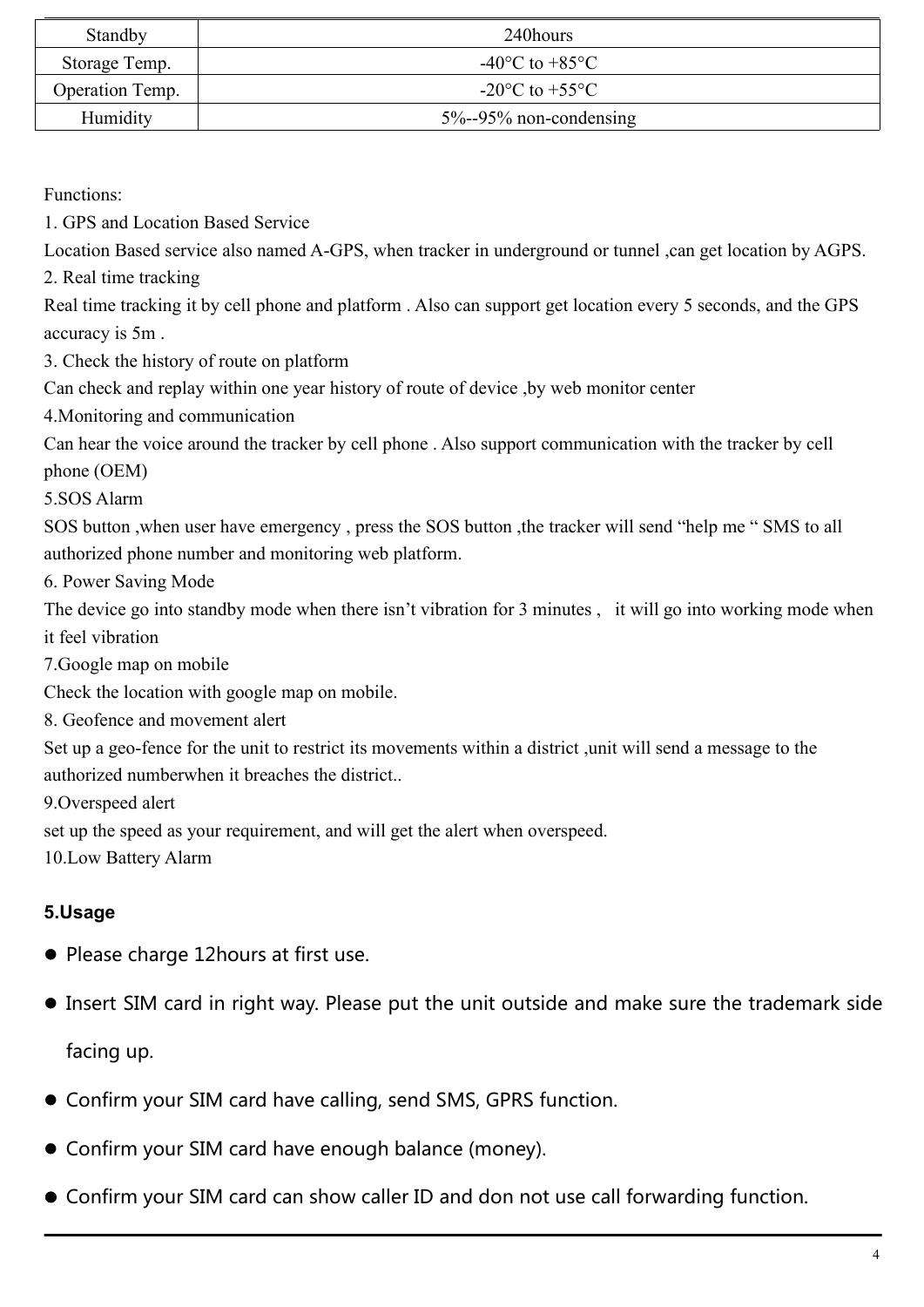### **5.1 SIM card installation**

Make sure that there is no call transfer and call display is on, and PIN code off. The SMS message must in Text format, can't be identified for PDU format.

**5.1.1** Open the rear cover, remove the screws by screwdriver.

**5.1.2** Forward push and open the metal piece, put the SIM card into the card slot, and press the metal piece to its original position, push it backward.

# **5.2Battery and Charger**

Do charge the battery to capacity in 8 -12 hours for first time. Please use the battery and charger provided by the manufacturer. This unit adopts built-in Li-ion battery, and full battery can standby 80 hours. After first use, the battery usually should be charged fully in 3-5 hours.

#### **Cautions:**

- **a:** For it's Li-ion battery, which contains harmful chemicals and may burst, please don't bump, puncture it violently and keep it off fire.
- **b:** Please charge the battery in time to keep it working normally.

#### **5.3Startup**

- Put the SIM card and battery in place.
- Turn on the unit outdoors by pressing the "on/off" button until the indicator is on.
- For first use, please initialize the unit and restore it to default setting. (Please refer to 5.4 for instruction.)
- In 10 or 40 seconds, the unit will begin to work and acquire the GSM signals as well as the GPS signals. The indicator will keep flashing every 3 seconds when the unit has received the signals.
- When this unit receives GPS signals normally, you can use it and do any setting as the instructions of this manual.

green LED for GPRS working status

| <b>Status of indicator</b>           | Meaning                              |
|--------------------------------------|--------------------------------------|
| Slow flash (flash 1s after every 2s) | <b>GSM</b> / GPRS conversation start |
| Continuously in bright status        | No GPRS signal                       |
| Green Led off                        | Device fault or dormant              |

#### Blue LED for GPS working status

| <b>Status of indicator</b>           | Meaning                        |
|--------------------------------------|--------------------------------|
| Slow flash (flash 1s after every 2s) | <b>GPS</b> location successful |
| Continuously in bright status        | Searching GPS signal           |
| Blue led off                         | Device fault or dormant        |

#### Red LED for power charging status

| <b>Status of indicator</b> | Meaning                      |
|----------------------------|------------------------------|
| Red led on all the time    | Charging                     |
| red led flash              | Low battery                  |
| red led off                | Full battery or charged full |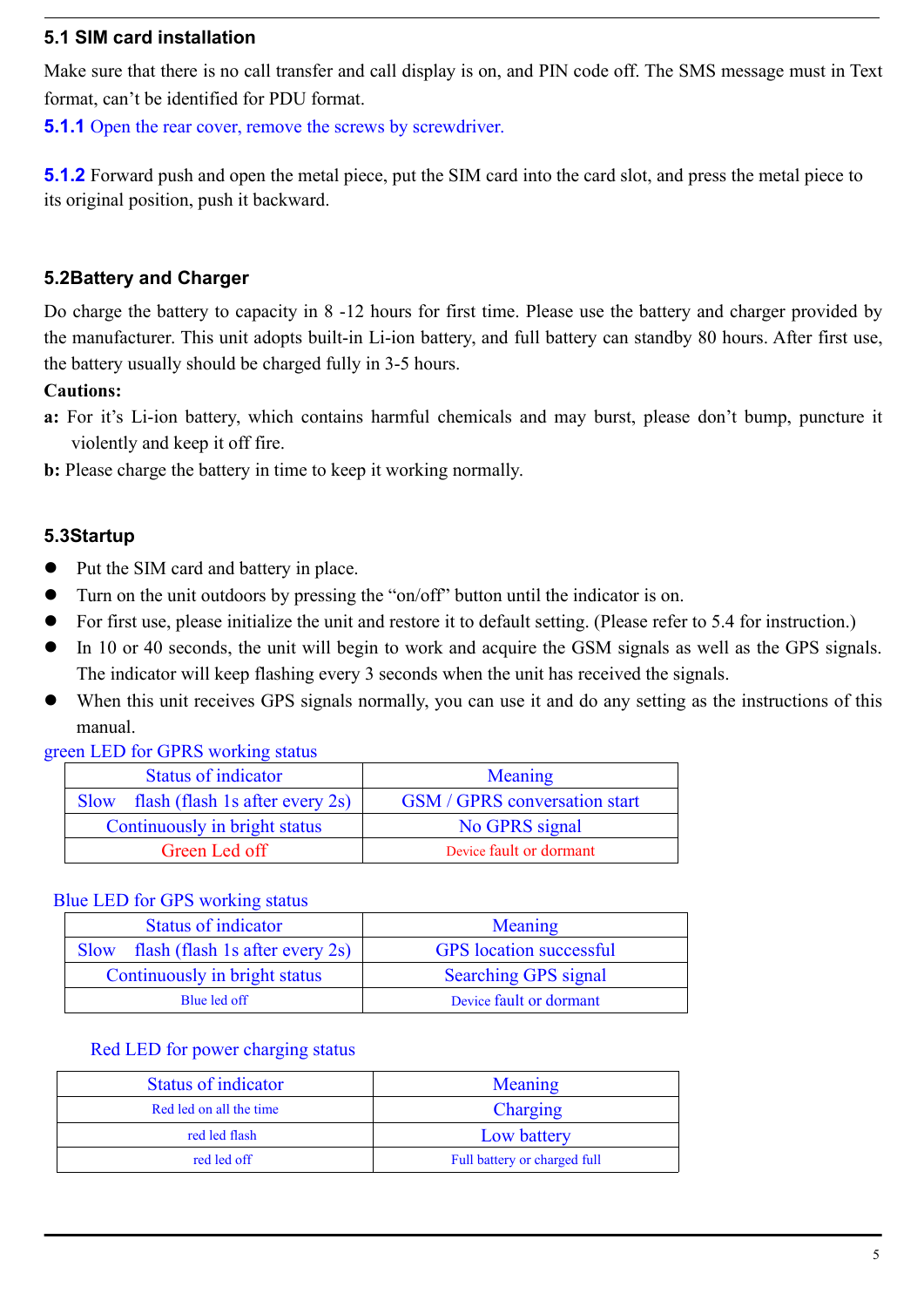**1.Google link:** click link, there is map when positioning ok, no map means http://maps.google.com/m no positioning. aps? **2.V:A** GPS signal ok.**V:V** no GPS signal **3.2013-08-30 20:54:15:** the last time receive GPS signal. q=22.61714%2c114.1040 **4.Spd:000km/h:** the speed of tracker ran. 4 5.**Bat:6** battery balance (the range is from 1 to 9) v:A.2013-08-30 20:54:15 **6.ID:4102000759:** ID code of device(used for connect tracking website or Spd:000km/h.bat:6.ID:410 APP) 2000759,S19G04;plmn:46 **7.S19G04**;**plmn**:**46001** GSM operator data 001. lac:9516. cellid:23596 **8.Lac**:**9516**,**cellid:23596** LBS data

## **5.4Initialization**

Send "begin+password" in SMS to the unit, it will reply "begin ok" and initialize all the settings. (Default password: 123456)

For example, send SMS " begin123456" to the tracker via a cell phone, If succeeded,

if will reply "begin ok".



#### **5.5Change the password**

**5.5.1** Set Password: Send sms: "password+old password+space+new password" to the unit to change the password.

For Example, pls send sms: " password123456 000000" to terminal device, it will reply sms: "password OK". New password 000000 changed in success.

**5.5.2** Be sure keep the new password in mind, you have to upload the software to restore the original setting in case of losing the new password.

**5.5.3** Make sure the new password is in 6 digits Arabic numbers, or the tracker can not recognize the password. **5.5.4** Make sure that all the symbol "+" in sms commends is just for quick understanding, which don't need to enter "+" in sms, and "space" means press the spacebar button of the cell phone.

|             | password123456 000000 |
|-------------|-----------------------|
| password ok |                       |

#### **5.6Authorization**

**5.6.1** Send SMS: "admin+password+space+cell phone number" to set up a authorized number. The other authorized numbers should be set by the first authorized number. If the number is successfully authorized, the unit will reply "admin ok!" in SMS.

**5.6.2** Send SMS: "noadmin+password+space+authorized number" to delete the authorized number.

for example, please send: " admin123456 13265790180" to tracker to set 13265790180 as an authorized number.

admin123456 13265790180

admin ok

**5.6.5**When the authorized number call the device, it will hang up your phone and reply a real-time latitude and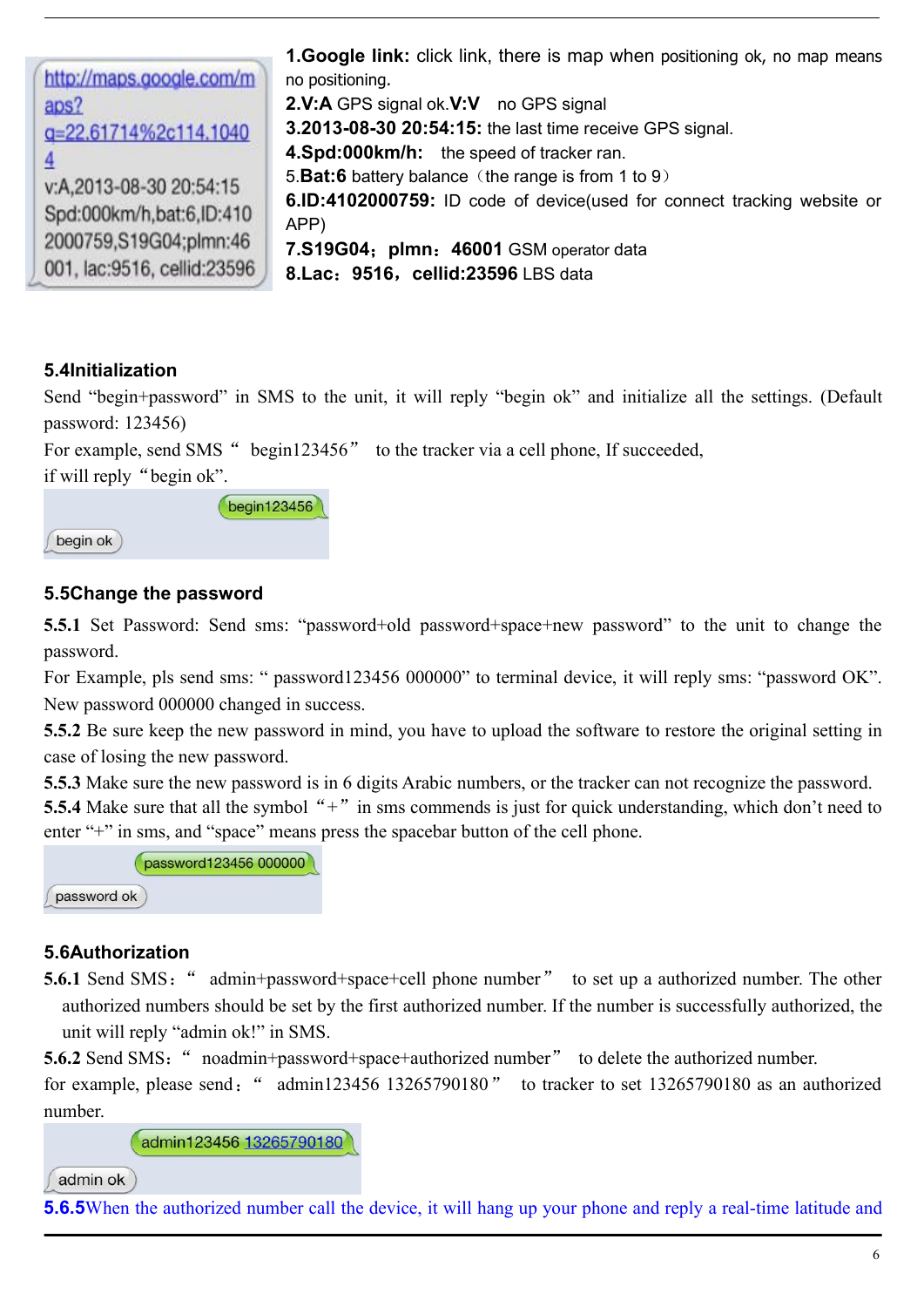longitude information, as below:



# **5.7Single Locating**

**5.7.1** If there is no authorized number, when any number dials up the unit, it will report a Geo-info; If there is already an authorized number, then it will not respond when an unauthorized number calls it up.

**5.7.2**Single message inquires the latitude and longitude information, any telephone number can send instruction "where" to the equipment, then the equipment will reply the latitude and longitude information to this telepho



**5.7.3** When an authorized number dials up the unit, it will hang up and report a real-time Geo-info as below: \*Tracking location, When GPS signals is weak, the position of latitude and longitude included in the SMS is the position that the tracker received GPS signalsat last. If it is different with its exact current location, pay attention to check the time included in the SMS you got.

# **5.8Auto Track**

**5.8.1** Send SMS command "t030s005n+password" to the tracker device, it will report the "no reply" at 30s intervals for 5 times. (s:second, m:minute, h:hour). This command setting must be in 3 digits and the maximum value is 255.

**5.8.2** Unlimited times auto track: Send SMS "t030s\*\*\*n+password" to the tracker device, it will reply the "no reply" continuously at 30 seconds intervals.

**5.8.3** Cancellation: Send SMS "notn+password" to the tracker device, it will report the "notn ok".

Note: the interval must not less than 20s.

## **5.9 Monitor (Voice Surveillance)**

**5.9.1** The command to switch between Track and Monitor are "tracker" and " monitor".

**5.9.2** The default mode is "track" (Track mode).

**5.9.3** Send SMS "monitor+password" to the unit, and it will reply "monitor ok!" and switch to "monitor" mode. **5.9.4** Send SMS "tracker+password" to the unit, it will reply "tracker ok!" and restore to "track" mode.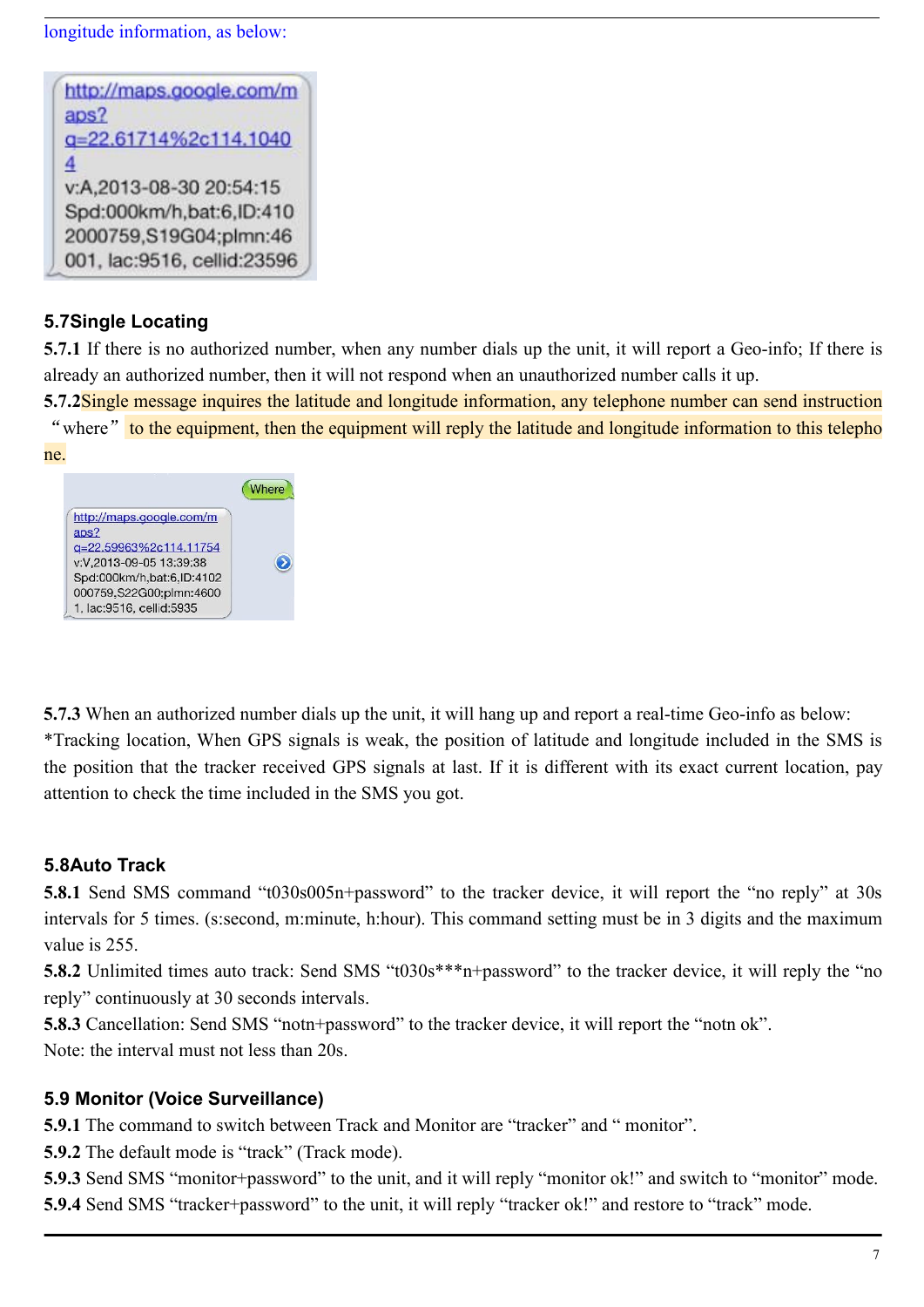

monitor ok

### **5.10Geo-fence**

Set up a geo-fence for the unit to restrict its movements within a district. The unit will send the message to the authorized numbers when it breaches the district.

**5.10.1** Set up: When the unit stays immobile in a place for 3-10 minutes, the user can Send SMS: "stockade+password+space+latitude,longitude; latitude,longitude" to unit to set the restricted district.

Remark: The first latitude&longitude is coordinate of the top left corner of the Geo-fence, while the second latitude&longitude is the coordinate of the bottom right corner.

**5.10.2** Cancel: Send SMS:" nostockade+password" to deactivate this function,tracker will reply "nostockade" ok".



# **5.11Movement alert**

**5.11.1** Set up: When the unit stays immobile in a place for 3-10 minutes, the user can send SMS: "move+password" to the unit, then the unit will reply "move ok!". In case of such a movement (the unit default distance is 500M), it will send SMS "Move ALARM+ Latitude and longitude" to the authorized number **5.11.2** Cancel: Send SMS:" nomove+password" to deactivate the movement alert, tracker will reply "nomove ok".



**5.12** Overspeed alert:

**5.12.1** Set up: Send SMS: "speed+password+space+080" to the unit (suppose the speed is 80km/h), and it will reply "speed ok!". When the target moves exceeding 80 km/h, the unit will send SMS :"speed ALARM !+ Latitude and longitude" to the authorized numbers every 5 minutes.

**5.12.2** Cancel: Send SMS "nospeed+password" to deactivate the overspeed alarm, tracker will reply "nospeed ok".

Remark: The recommended speed should be not less than 50km/h. For below that rate, it will be effected the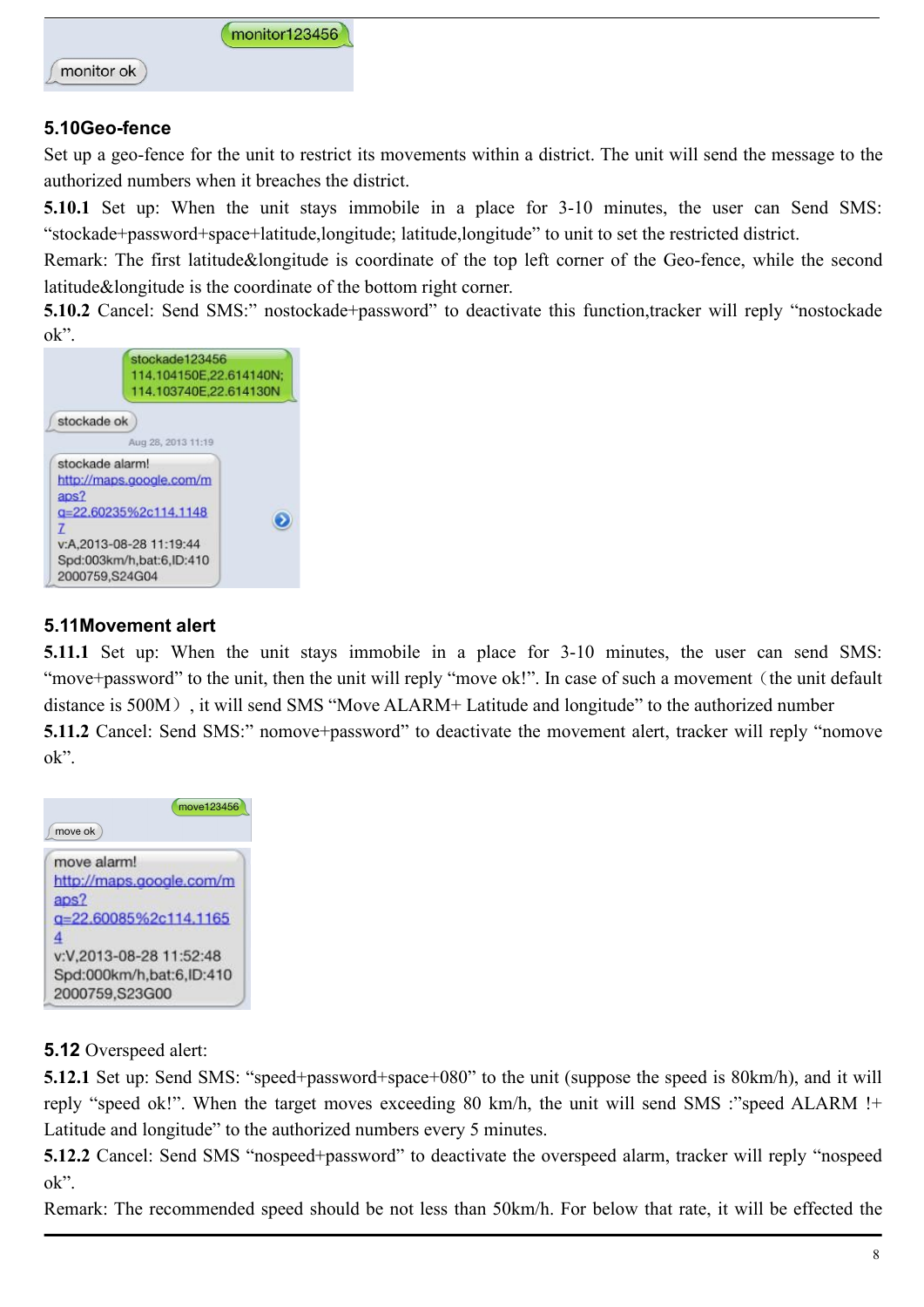accuracy by gps signals drift etc.



#### **5.13**SOS button

**5.13.1 Set SOS number,** Send SMS: "sos+password+space+cell phone number"

for example, please send:" sos123456 13265790180" to tracker to set 13265790180 as a SOS number.

**5.13.2** Press the SOS for 3 seconds, it will send "help me!+ Latitude and longitude" to all the SOS numbers



## **5.13.2**SOS call mode

Set: Send SMS "soscall+password", the unit will reply"soscall ok".

Press the SOS for 3 seconds, it will send "help me!+ Latitude and longitude" to all the authorized numbers, then it will call the SOS number, if need to talk, the user need to plug the headphone.



# **5.14**Low battery alert

When GPS device battery is going to be about 3.7V, it will send SMS: "bat:l" at 30 minutes interval.



time ok

**5.15**Terminal (local) Time Setting

Send SMS "time+space+zone+password+space+local time".

For example, Send SMS "time zone123456 8" (time zone of China).

If the local time zone is negative as "-3", then it should set as SMS: "time zone123456 -3".

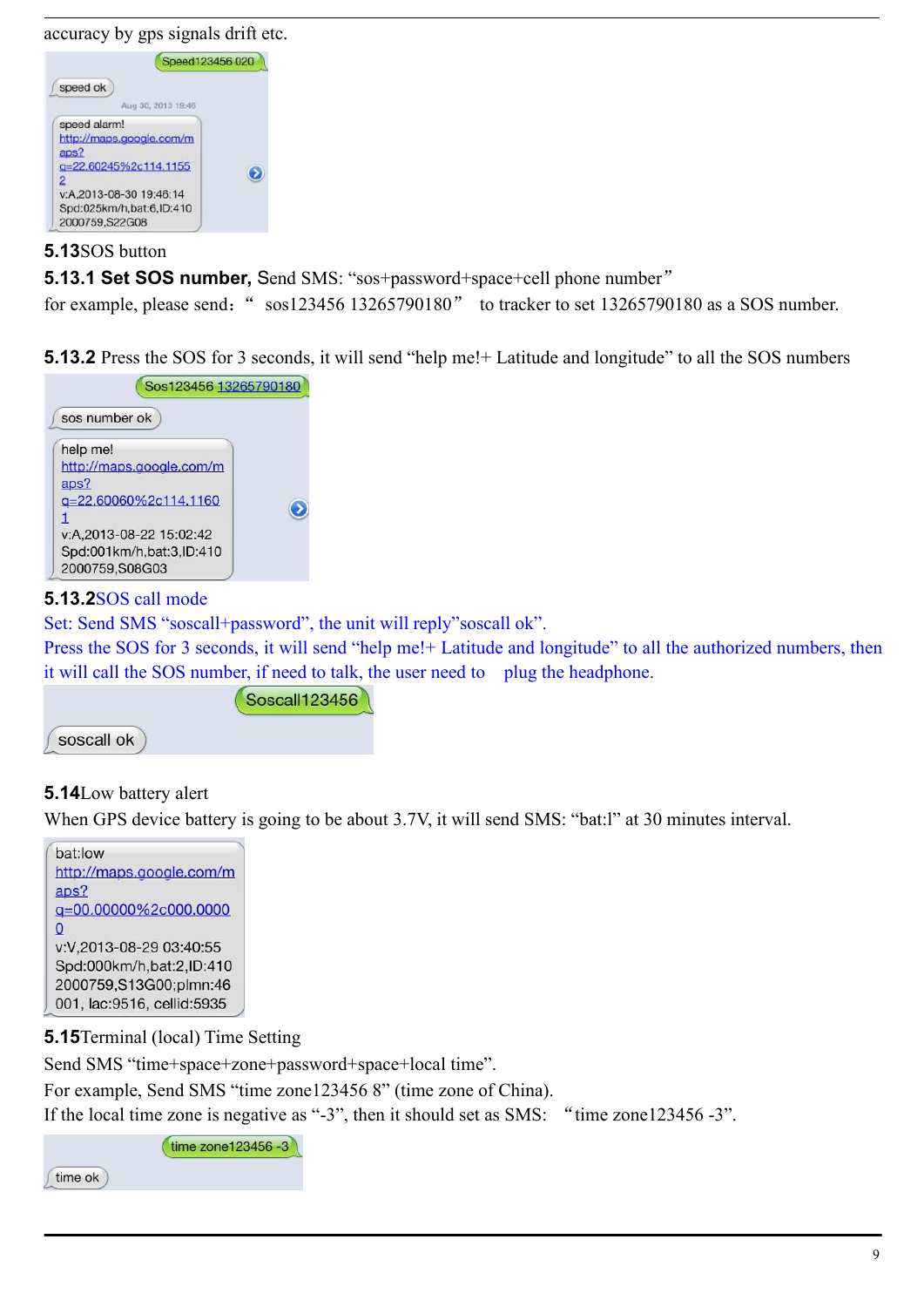#### **5.16**Sleeping power-save mode

On normal status, when the unit stoped over 10minutes, it will change to sleeping mode, on this mode, the power consumption is 4mah/h only. When it get any command or been moved, it will start GPS locating automatically.

Forced sleeping mode, Setting: Send SMS "sleep+password", the unit will reply "sleep ok", it enter to forced sleeping power-save mode.

Start device, send SMS "nosleep+password",the unit will reply "nosleep ok", it start GPRS and GPS locating.

|             | Sleep123456   |
|-------------|---------------|
| sleep ok    |               |
|             | Nosleep123456 |
| no sleep ok |               |

#### 5.17 **Shock alert**

Note: It is effective sending by authorized number Send SMS command"shock+password", the unit will reply "shock ok."

Cancel: Send SMS command "noshock+password", the unit will reply "noshock ok."



#### 5.18Restore factory settings

#### Note: It is effective sending by authorized number

Send SMS command "format", the unit will reply "The tracher will immediateiy restore the factory settings.All previous settings will be canceled."



## **5.19** GPRS setting

User must send SMS via cell phone to set up IP, port and APN before starting GPRS.

**5.19.1** Setting up APN

**5.19.1.1** APN standards for Access Point Name and differs from country to country. For more information about the local APN, inquire with your localGPRS network operator.

**5.19.1.2** Text the tracker a SMS "apn+password + Space + your local APN" via a cell phone and if succeeded in setup, the tracker will return the message "apn ok".

**5.19.1.3** e.g. send SMS command "apn123456 cmnet". If succeeded, "apn ok" is returned by the tracker in SMS.